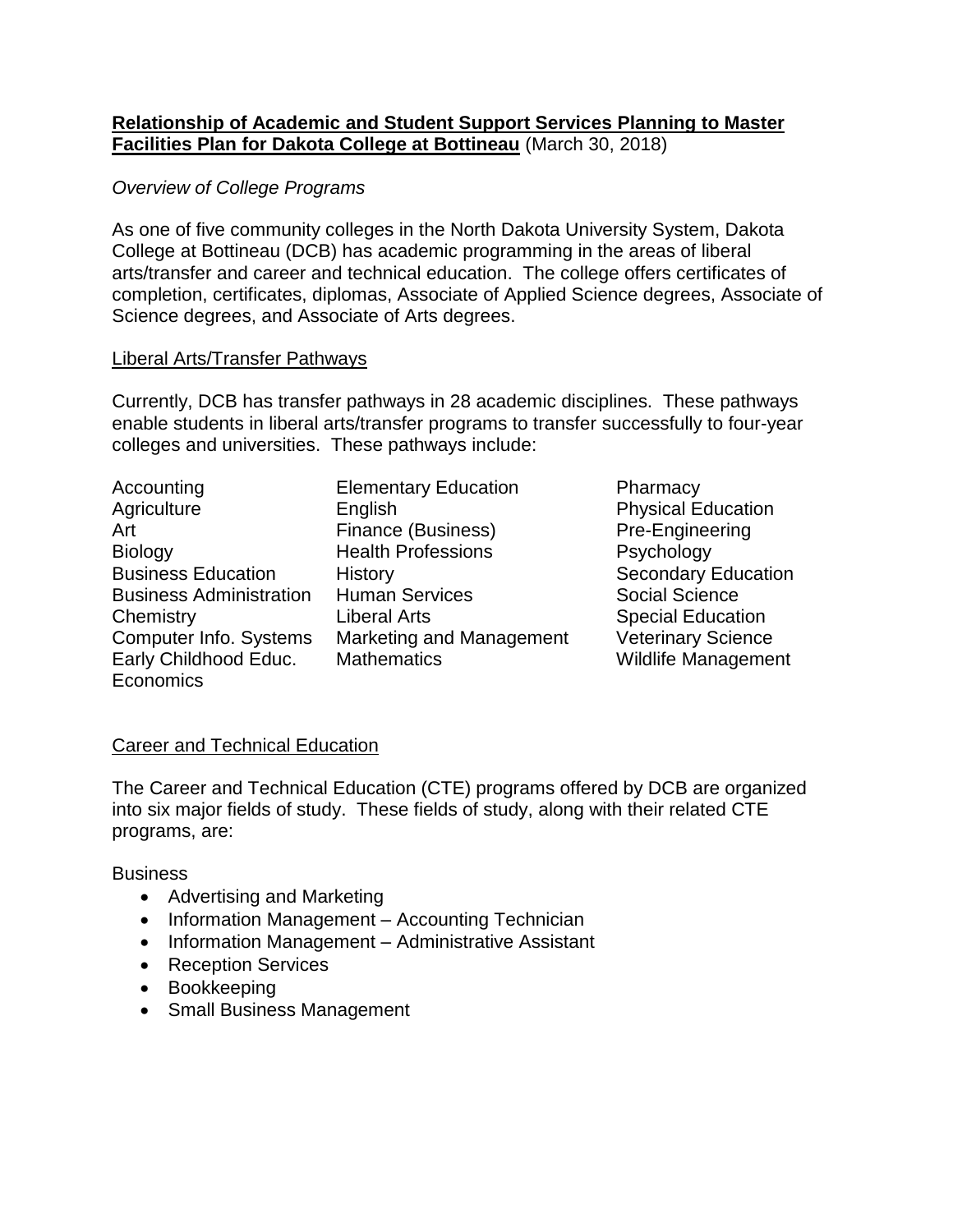Computer Technology

- Information Technology Computerized Office Management
- Information Technology
- Information Technology WebMaster
- Information Technology WebDesign

Education and Human Development

- Caregiver Services
- Child Development Associate
- Paraprofessional Educator Early Childhood
- Paraprofessional Educator K-12
- Paraprofessional Educator

Health Professions

- Paramedic Technology
- Medical Coding
- Medical Assistant
- Health Information Management
- Medical Administrative Assistant
- Practical Nurse (PN)
- Associate Degree Nurse (RN)

Natural Resources

- Environmental Technology Laboratory & Field Technician
- Environmental Technology Natural Resources Management
- Land Management
- Floral Design & Greenhouse Technology
- Greenhouse Technology
- Landscape Design and Maintenance
- Recreation Management
- Aquaponics
- Specialty Crop Production
- Urban Forest Management
- Wildlife & Fisheries Technology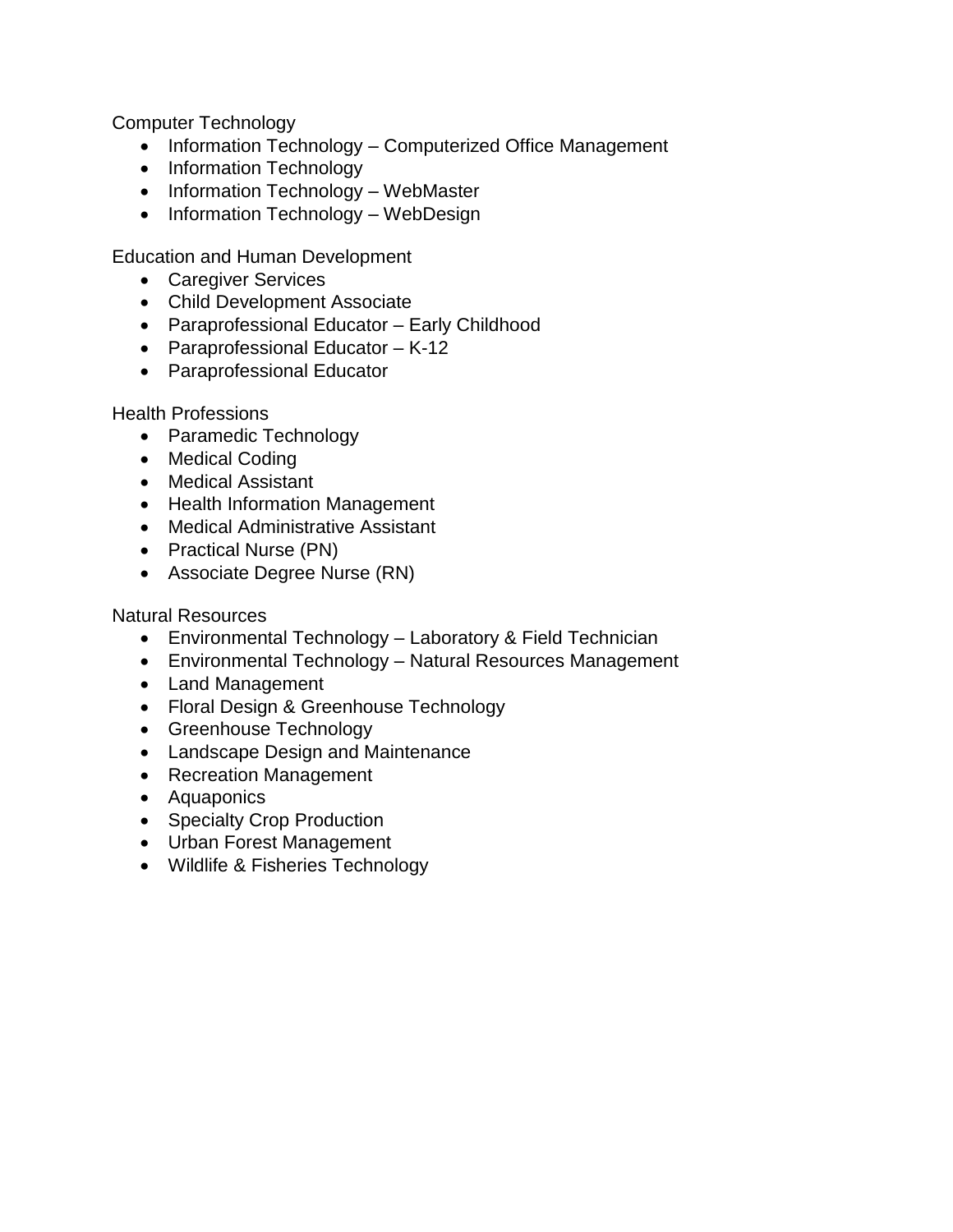As Dakota College at Bottineau plans for the future, it intends to add, or investigate the potential of adding, the following CTE programs:

- Human Resources Management
- Additional programs/options in Allied Health
- Additional programs/options in Information Technology
- Agriculture Production
- Agribusiness Management
- Golf Course Management
- Turf Production

# *Analysis of Facility Needs Related to Academic Programming*

# Liberal Arts/Transfer Pathways

DCB currently has adequate numbers of classrooms and labs for its liberal arts/transfer programs and anticipates that this will be the case for the next five to ten years. While the numbers and sizes of classrooms are projected to remain sufficient during this time period, the major need is continual updating and refurbishing of these existing classrooms and labs.

The science labs in the Nelson Science Center have not been updated since the building was constructed in 1972. In particular, the chemistry, anatomy and physiology labs, and wildlife and fisheries labs are in need of new furniture, fixtures and related equipment. Additionally, the second phase of the HVAC project for Nelson Science Center is needed to complete the heating, air conditioning and ventilation into the building's classrooms and labs. This second phase will also require the installation of new ceilings and lighting fixtures in the main hallways, as these need to be removed in order to complete the installation of ductwork into the classrooms, labs and offices.

The college has seen a steady increase in the number of dual-credit (early enrollment) courses delivered to high schools. Given this growth, it is likely that the college may need to add one additional IVN classroom solely dedicated to dual-credit courses, especially in light of the varying class schedules utilized by the high schools.

# Career and Technical Education

# *Nursing (Practical Nursing and Associate Degree Nursing)*

One of the most pressing needs in the college's CTE programs is to find adequate classroom and lab facilities for the college's growing nursing programs. The two small classrooms which were converted into nursing labs are already much too small for the programs' current student enrollment. Also, given the current trend in nursing programs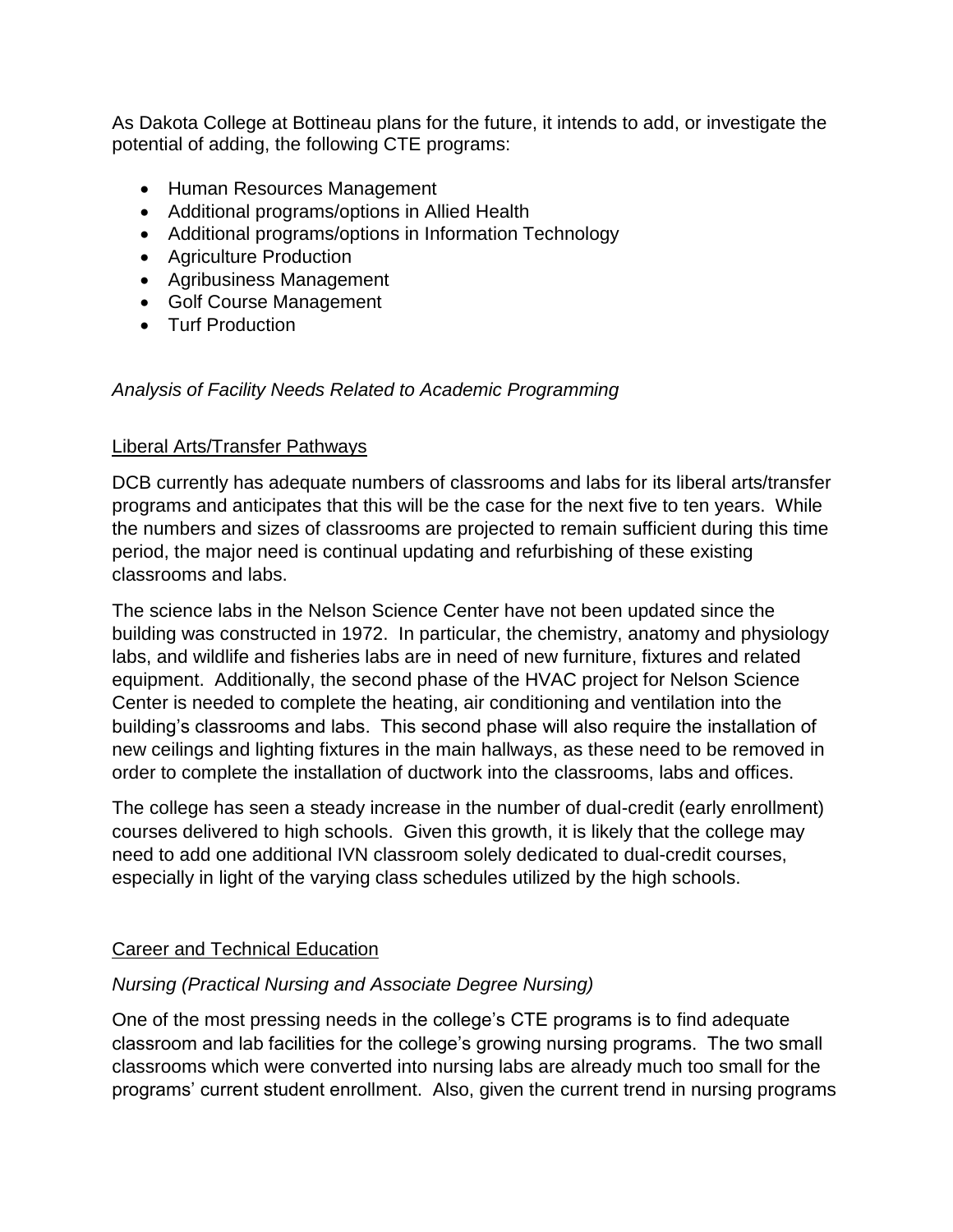to use manikins for skills development, more space is need to accommodate additional manikins. The use of manikins also requires quality video observation areas for faculty to monitor student performance in critical nursing tasks. Very limited storage exists, which causes supply items to be stored in the labs and classroom. Further, the program's dedicated nursing classroom is also too small. Additionally, there is very limited space for student conferencing and studying. Given the pressing need for more nurses in the state, and the growing enrollment in DCB's nursing programs, the need to improve the college's nursing facilities is a high priority.

# *Allied Health (Paramedic Technology, Medical Coding, Medical Assistant, Health Information Management, Medical Administrative Assistant)*

DCB currently partners with the Community Ambulance Service in Minot for its Paramedic Technology program. As long as this partnership remains in place, the college does not anticipate any facility needs for this program. However, should a situation arise that requires that the program be physically located on campus, this would require dedicated lab space for the program.

The medical coding and health information management programs are primarily distance programs and do not currently impact the campus facility needs. The medical assistant and medical administrative assistant programs do employ both on-campus and online delivery methodologies. However, the on-campus courses utilize existing general purpose classrooms and it is not expected that there will be any dedicated facility needs for these programs.

# *Wildlife and Fisheries Technology*

As noted previously regarding the need to upgrade the science labs in the Nelson Science Center, the primary lab used by the Wildlife and Fisheries Management program has not seen any major improvements since the building was constructed in 1972. The major need in this lab is for more flexible furniture and storage areas, as well as a more updated appearance.

# *Horticulture/Aquaponics//Forestry*

Horticulture is one of the college's oldest program areas, dating back to the 1930's. Programs included in horticulture are Floral Design and Greenhouse Technology, Greenhouse Technology, and Landscape Design and Maintenance. A major curriculum restructuring has recently been undertaken and the programs are poised for growth. However, the college's horticulture facilities are quite dated. While the college's main greenhouse has been updated throughout the years using both appropriated funds and grants from the USDA, the headhouse and two smaller attached greenhouses, which were constructed in the 1963, are due for refurbishment, especially in their electrical, plumbing, lighting systems. The headhouse and greenhouses could also use upgrades for energy efficiency.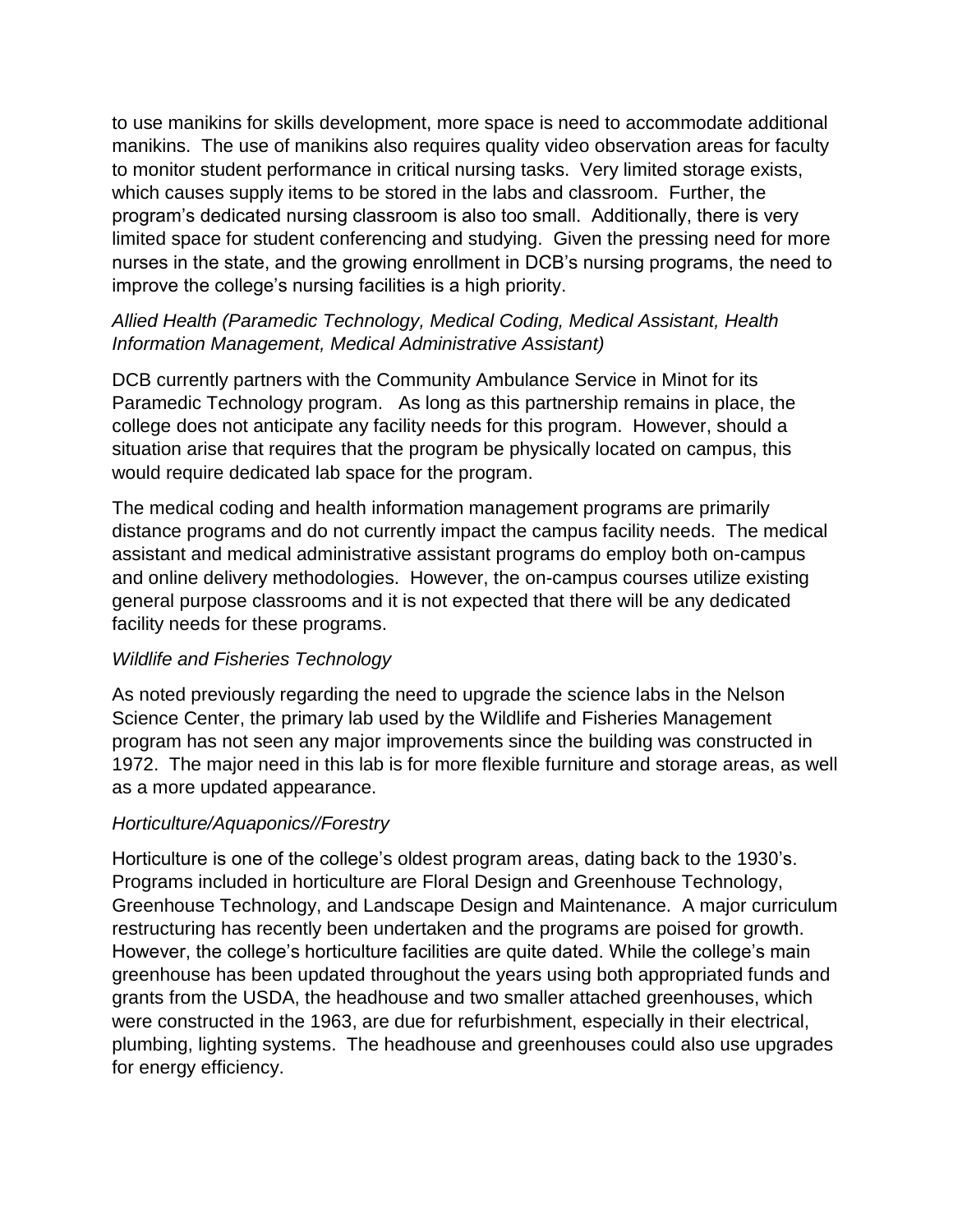The college is fortunate to have constructed a wash/pack facility for cleaning, packaging and storing vegetables and other specialty crops grown on the campus field plots. This building was funded through a USDA grant and is a unique facility for supporting the college's horticulture programs.

Aquaponics is one of the college's newest programs and has primarily been undertaken with the assistance of grant funding from the USDA. Any future growth for this program will require that one of the college's existing greenhouses have a portion of its space converted to accommodate aquaponics equipment, which in turn will require electrical, plumbing and lighting upgrades.

The college's forestry program is currently focused on Urban Forestry and is conducted primarily online. However, the college is exploring the possibility of adding more oncampus courses. This in turn will required a dedicated lab area in either the Molberg building or Nelson Science Center, which will require either relocating an existing lab or developing a shared lab space which can serve multiple programs.

# *Photography*

The photography program at DCB is relatively new, having been in place for about five years. The program utilizes one dedicated lab, which is a former general purpose classroom in the Nelson Science Center. The program is projected to grow over the next 3-5 years, which may require additional lab space for certain types of student projects and specialty photography applications.

*Business (Advertising and Marketing, Information Management – Accounting Technician, Information Management – Administrative Assistant, Reception Services, Bookkeeping, Small Business Management)*

The programs in this area are either online or on-campus. At this point, none require dedicated lab or classroom space. On-campus facility requirements are essentially access to IVN classrooms or other general purpose classrooms.

# *Computer Technology*

The college has relocated its CTE programs in computer/information technology to Minot to better serve the community and region. The college is currently able to use facilities at Minot State University to serve students in the Information Technology – Computerized Office Management, Information Technology, Information Technology – WebMaster and Information Technology – WebDesign programs. Future facility needs will depend on the long-term growth and success of these programs in the Minot area.

Students on the DCB campus will still be able to enroll in the computer technology programs through the use of interactive technologies. The college anticipates that it will still need to maintain several on-campus computer labs to serve students taking computer courses required for other programs, in addition to those in the CTE computer programs.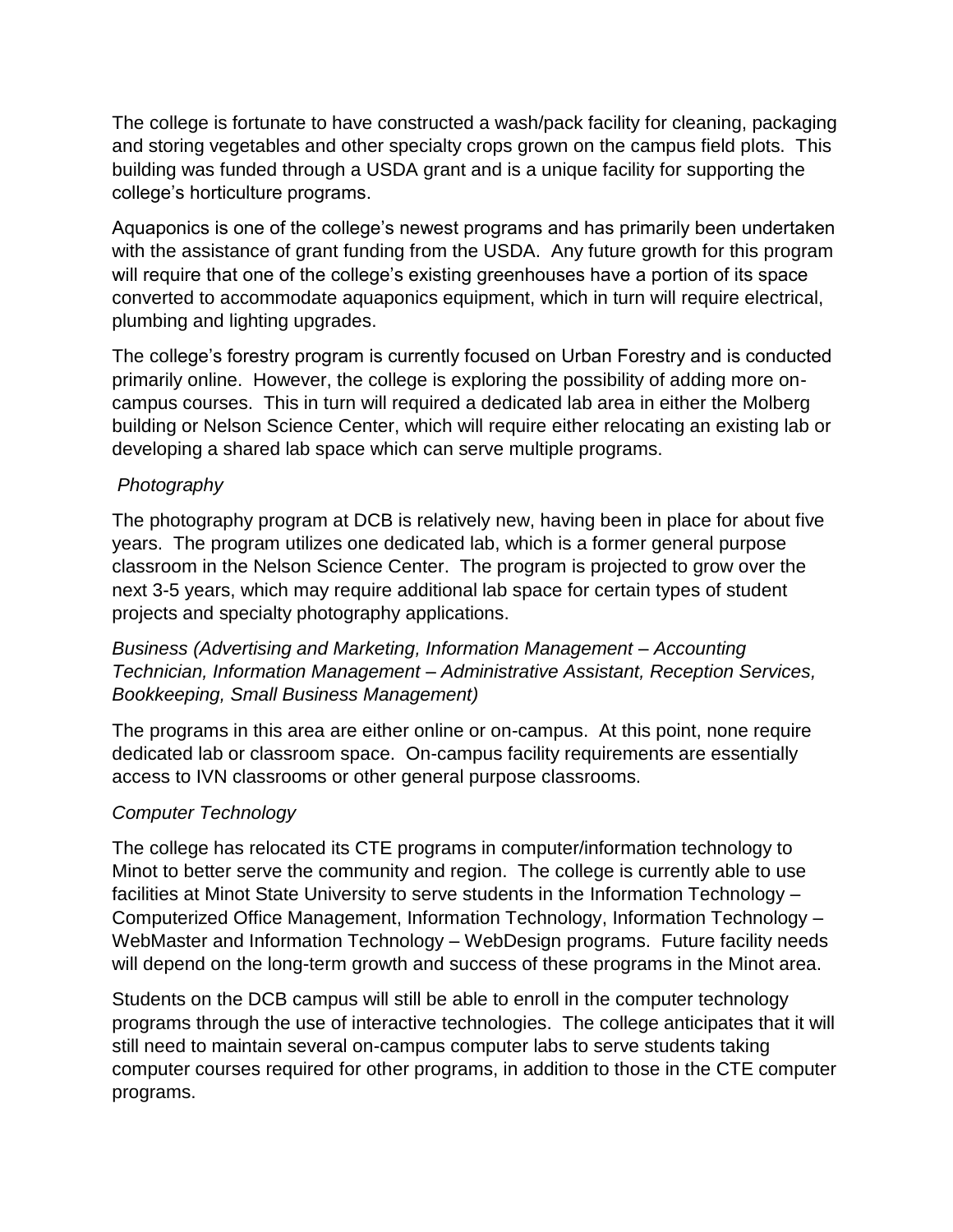*Education and Human Development (Caregiver Services, Child Development Associate, Paraprofessional Educator – Early Childhood, Paraprofessional Educator – K-12, Paraprofessional Educator)*

The programs in this area are either online or on-campus. At this point, none require dedicated lab or classroom space. On-campus facility requirements are essentially access to IVN classrooms or other general purpose classrooms.

*Natural Resources (Environmental Technology – Laboratory & Field Technician, Environmental Technology – Natural Resources Management, Land Management, Recreation Management)*

The programs in this area are either online or on-campus. At this point, none require dedicated lab or classroom space. On-campus facility requirements are essentially access to IVN classrooms or other general purpose classrooms or labs.

# *New Programming Approved or to be Explored*

The college has received approval to offer a new Human Resources Management program, with an anticipated start date in the fall of 2019. This program is expected to utilize existing classrooms and labs.

Other new programs that the college is exploring are:

- Additional programs/options in Allied Health
	- o Depending on the program, existing IVN classrooms and other campus classrooms and labs should accommodate any facility needs.
	- o However, any new programs requiring the availability of the college's nursing classrooms and labs would depend on the nursing facilities being expanded and renovated.
- Additional programs/options in Information Technology
	- o An expansion in IT programming may require one or more computer labs, either on the DCB campus or in Minot.
- Agriculture Production, Agribusiness Management, Golf Course Management, Turf Production
	- $\circ$  It is anticipated that additional dedicated lab space will be needed for a number of the courses required in these programs.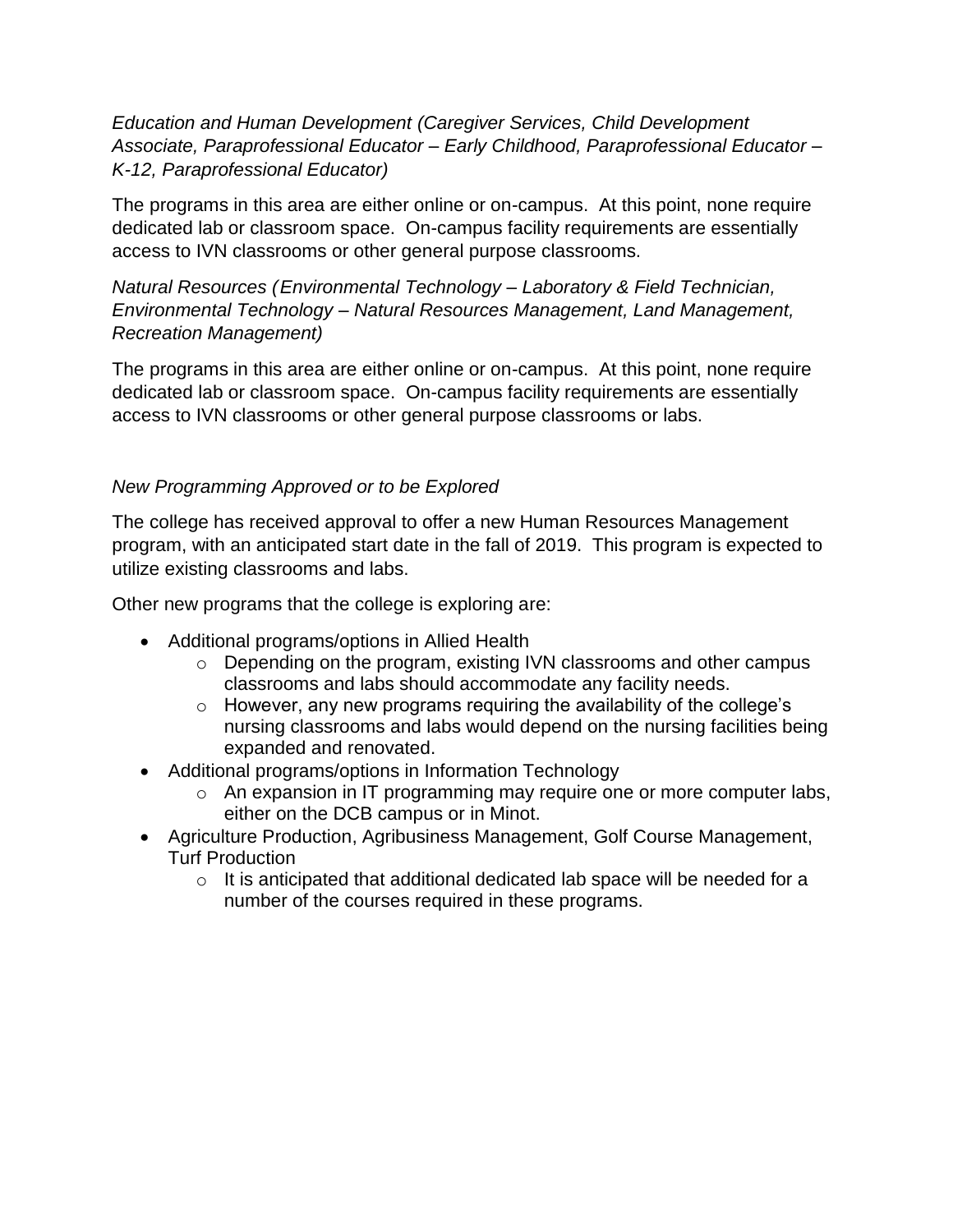### Student Services

In order to better serve students, Dakota College at Bottineau plans to consolidate its Student and Business Services into a "one-stop" location. This would involve either finding a location, or renovating a location, in which the following student services would be available to students in one general area of campus:

- Admissions
- Financial Aid
- Registrar
- Housing
- Student Conduct/Judicial Services
- General Student Affairs Office Services
- Fee Payment
- General Business Office Services

DCB currently provides these services in Thatcher Hall, which was built in 1949. The student services offices and business office are generally in the same locations they were when the building was constructed and the building layout influences how services are provided, rather than service needs driving the facility arrangements. For example, there is a very limited waiting area for students needing student affairs services and no waiting area for students needing business office services. This lack of privacy creates a real concern that must be addressed, especially when students are requested to provide personal identification or financial information. Staff offices have limited space and staff often cannot comfortably accommodate confidential meeting sessions with students and their parents. There are no conference rooms for staff to meet with small groups or to collaborate on office projects.

The one-stop model has become a common practice in many colleges and universities across the country. Given DCB's focus on providing excellent student support, it simply makes sense that the college also move in this direction.

To provide better academic support services, the college must expand its Student Success Center. The current space, while only ten years old, is simply too small. It lacks spaces for student conferencing, small group studying, private tutoring and private testing areas for multiple numbers of students. With the addition of the TRiO student support program in 2015, the problem has only become worse. In addition to more space, the Success Center also needs private office space for staff. There are two small office areas for six staff members. The need for more space will become even more acute if the college adopts an advising center model in which the staff in the Student Success Center also assume the lead in academic advising. This will create even more student traffic in an area which is already much too small.